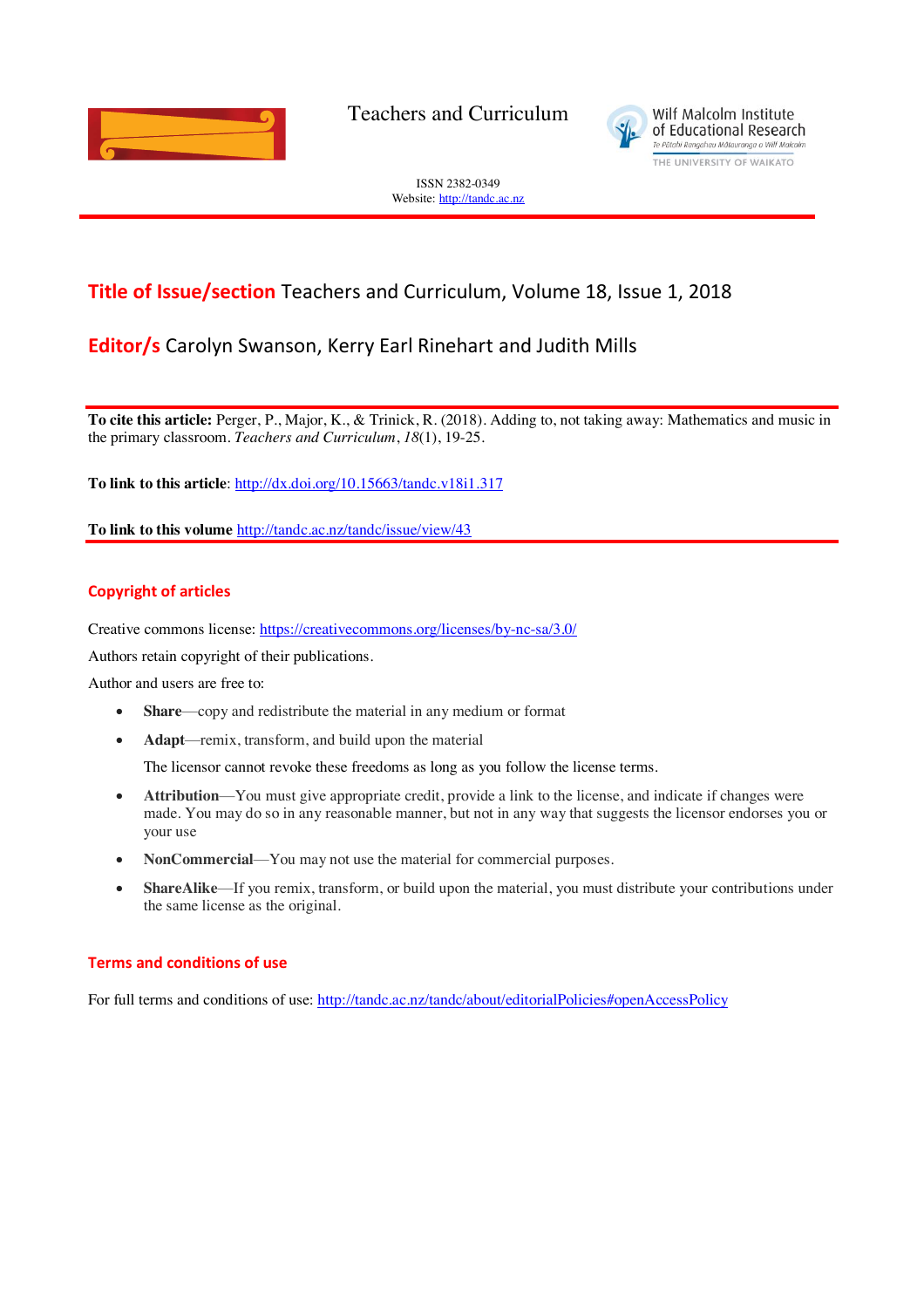## **ADDING TO, NOT TAKING AWAY: MATHEMATICS AND MUSIC IN THE PRIMARY CLASSROOM**

**PAMELA PERGER KAREN MAJOR ROBYN TRINICK** *University of Auckland New Zealand*

#### **Abstract**

*This article explores the curriculum integration of two learning areas: mathematics and music. We review the literature around effective integration and describe what integration might look like within a primary classroom. Integrating learning areas provide students with the opportunity to encounter key ideas/concepts in a variety of contexts. Students are able to utilise their knowledge and strength in one area to support their learning in another. As students make connections across learning areas there is an opportunity for them to develop a deeper understanding of the underlying concepts. We draw on our shared knowledge of our respective fields, music and mathematics education to offer an example of what a planned learning experience might look like. A plan that explores the concepts of pattern while maintaining the integrity of the learning in both music and mathematics.* 

#### **Keywords**

Mathematics; music; authentic integration

#### **Introduction**

The theorisation of the connections between mathematics and music has been of interest to philosophers, educators and researchers since the time of Pythagoras (Cranmore & Tunks, 2015). The connections between these two learning areas may be considered from different viewpoints – the cognitive processes involved in both mathematics and music (Sposet, 2008) and the pedagogical content of mathematics and music programmes (Song & Tillman, 2015 ). The notion of a mathematics and music integration in primary classrooms is not new. Many of us will recall singing number songs during our primary school years, a practice used to teach or reinforce the learning of, for example, number patterns and counting skills. The purpose of this paper is to explore possibilities of integrating mathematics and music that go beyond obvious connections such as chanting or singing counting songs.

Using a holistic approach to the teaching and learning of mathematics and music can provide educators with ways to capture children's interest and make learning meaningful (Trinick, Ledger, Major & Perger, 2016). Mathematics and music are integral components of young children's daily lives. In the early years, mathematics and music are not seen as separate learning areas. Yet as children progress through primary school, the formalisation of mathematics and music means they are often taught as two distinct and separate subjects. This separation of learning in the primary years may reinforce the idea for children that there are no connections between music and mathematics. Sndyer (1999) claims there is a need for learning programmes to be less fragmented, reflecting the holistic styles of learning that children have experienced in early childhood settings (Perger & Thomson, 2008).

A step towards holistic teaching and learning in the primary classroom is the use of integration, a term that appears to be used loosely to describe any sort of curricular partnership*.* Curriculum integration is not a new idea, connecting learning areas for teaching and learning has a long history (McPhail, 2017). Dowden (2014) defined curriculum integration as meaningful learning experiences designed to "cross discipline boundaries…with the purpose of helping students to create and enhance knowledge and understanding" (p.18). Whilst we acknowledge the differing views on the meaning of the term

Corresponding author Pamela Perger: [p.perger@auckland.ac.nz](mailto:p.perger@auckland.ac.nz) ISSN: 2382-0349 Pages 19-25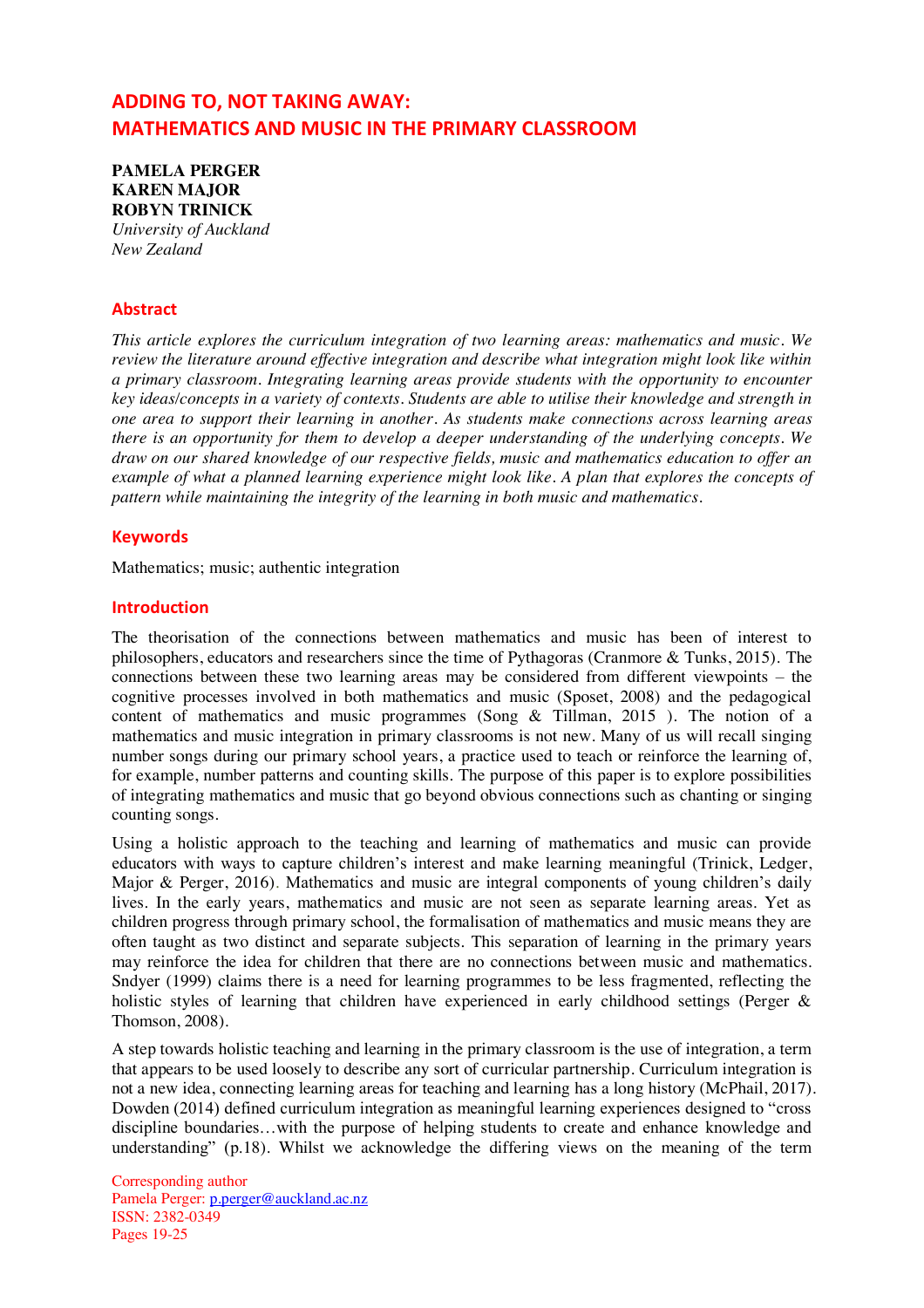#### *20 Pamela Perger, Karen Major and Robyn Trinick*

*curriculum integration*, for the purpose of this paper, we took the view of curriculum integration to refer to connecting content and skill in music and mathematics around a theme common to both of these learning areas: patterning.

Effective integration refers to learning where knowledge is meaningfully related and connected to all areas of intended learning (Morris, 2003). The integration of curriculum areas can be seen as a great opportunity to explore broad themes in meaningful ways. However, integration does have its inherent pitfalls (Snyder, 1999, McPhail, 2017). A theme or concept that cuts across learning areas can mean that the integrity of one or more of the subjects may not be maintained or apparent. It is not the intention of integration for one subject to be in the service of another. Rather, an integrated approach provides students with opportunities to create generalisations supporting a deeper understanding of underlying concepts in both subjects (Morris, 2003). Integration also provides students with the opportunities to encounter key ideas and concepts in a variety of situations as well as encouraging the interaction of ideas that can lead to new and different ways of communicating meaning (Radford, Edwards & Arzarello, 2009).

A well planned learning experience encourages students to make connections across learning areas and can support the teacher in the delivery of a busy curriculum, by providing more learning opportunities for subjects, for example, music in mathematics time and visa versa. Authentic integration allows students to utilise the skills and knowledge of one subject to support learning in another (Bolstad, 2011; Barrett & Veblen, 2012). This article provides an example of a planned integrated learning experience supporting the connection of skills and knowledge through the use of a subject context, providing a setting in which students are provided with opportunities to use their knowledge from one learning area to make sense of new learning in another (Snyder, 1999).

Some view the connection between mathematics and music as logical and theoretical (Bobis & Still, 2005), rather than just creative and artistic. There is an assumption that music is a 'creative' subject and mathematics a 'logical' one, therefore lacking in creativity. Yet Goodkin, (2002) states the arts do not always need to be creative and that other learning areas can be, as it is more about how they are taught. If these preconceived ideas are put aside there are many opportunities where mathematics and music can naturally connect. For example, humans express and construct meaning through multiple sign systems. Mathematics has its digits and symbols and music its written forms of notation. Connecting these learning areas exposes children to multi-modal opportunities for learning (Johnson & Edelson, 2003). Another well-recognised connection between mathematics and music is the mnemonic strength of music, particularly song. For example, the memory of a counting song rhythm may prompt the memory of the words that accompany that rhythm (Salcedo, 2010). In mathematics contexts, mnemonics serves as a useful tool in enabling children to use their brains efficiently when solving problems involving complex cognitive processes, such as perception of patterns (Medina, 2002). Recognition of this important connection is evident in counting songs, and number chants. However these practices tend to be instinctive rather than planned, and the benefits may be undervalued (Johnson & Edelson, 2003).

When planning to bring together two or more learning areas there will be times when they are integrated to different degrees so as to maintain overall integrity of both. It may be that the teacher will have to move in and out of the integrated context to enable specific learning in an area that is impeding student understanding of the wider context (Bobis, & Still, 2005). For example, when working with mathematics and music, analysing rhythmic notation in music may not be possible if the students do not yet have a knowledge and understanding of fractions. To ensure the integrity of each subject, specific learning goals need to be identified for each area when planning the learning experience (Snyder, 1999). Teachers should aim to assess learning intentions through the use of the same activity or theme whenever possible. For example, a theme of repeating patterns could be assessed when students read music notation and play repeated phrases using different forms of body percussion. In mathematics, the assessment would focus on the student's ability to identify the unit of repeat in the notation (visual) or played piece of music (aural).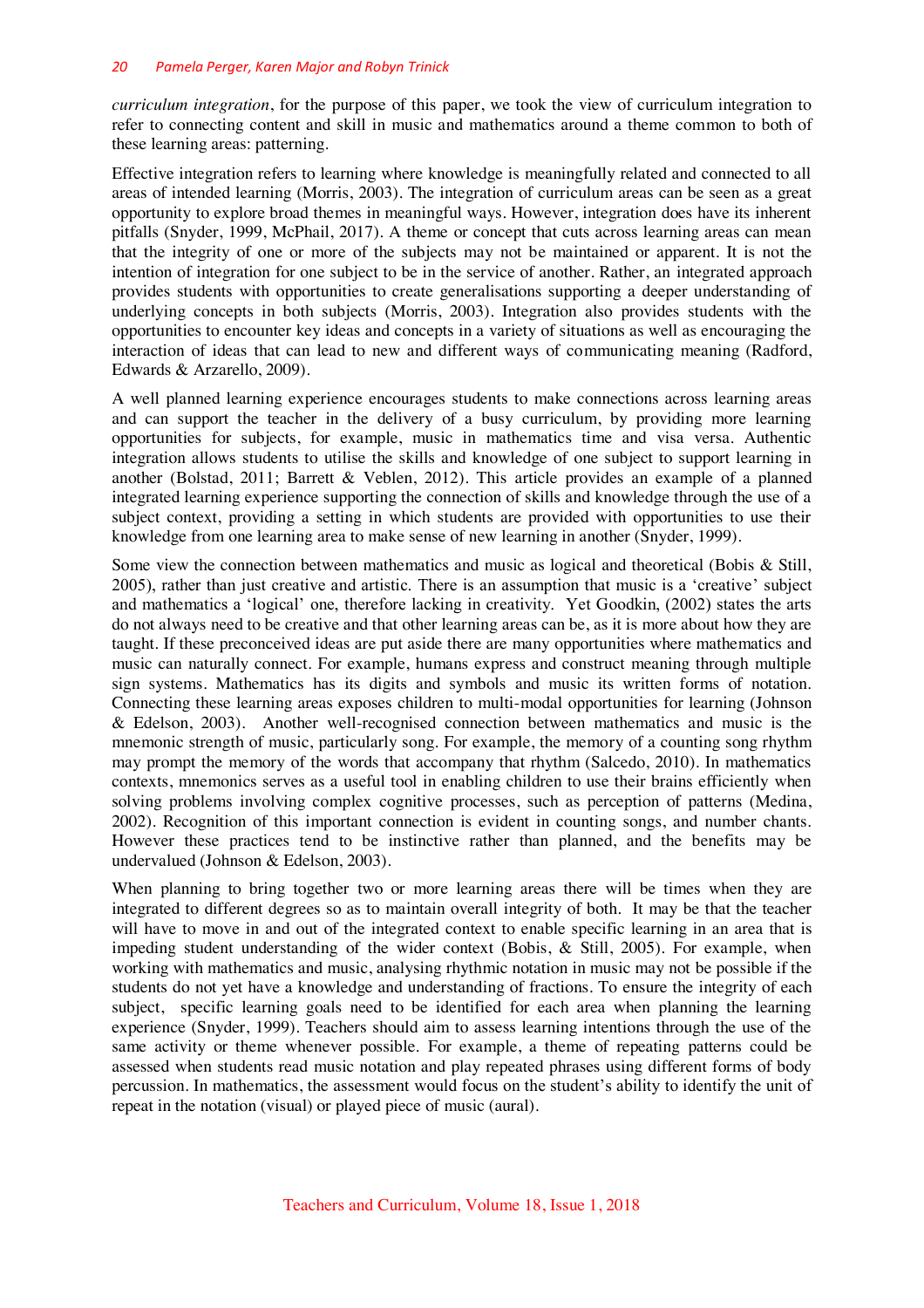#### **Integration in Action**

In mathematics, algebra is about patterns: making, finding, continuing and describing them, and using them to solve problems (Ministry of Education, 2007). There are three distinct aspects to teaching patterning: number patterns (counting), repeating patterns (having a consistent 'unit of repeat') and growing patterns. Thinking and reasoning skills are developed as students analyse a pattern to work out the rule. Students need to be able to communicate the rule using different media, for example, one, two, one, two or clap click clap click. They also need to be able to predict what comes next in the pattern. Patterns are also a key concept in music. As students explore rhythm and beat in music they are introduced to ostinato - a short melody or rhythm that is repeated. The concept of patterning can be seen developing in infants. For example, young children naturally copy and repeat patterns of clapping when participating in music exploration. This type of pattern repetition supports the development of early algebraic conceptsLike mathematics, music has its own distinct language, using verbal and non-verbal conventions to communicate meaning. The following learning experience looks to connect the mathematical concepts of patterning and corresponding language, with these elements reflected in music concepts. As noted earlier, Morris (2003) states that for integration to be effective, knowledge needs to be connected to all areas. The learning sequence connects concepts of the repeating pattern of algebra with the ostinato in music. Learning outcomes associated with both of these requirements can be assessed through the same experience, maintaining the integrity of both curriculum areas (Snyder, 1999). The following learning sequence should not be viewed as a single lesson, rather as an experience spread over time.

The learning experience was designed in line with the New Zealand curriculum (Ministry of Education, 2007). The New Zealand curriculum document describes elements of best-practice for effective pedagogy, which includes making "links within and across learning areas" and making "connections to prior learning and experience" (Ministry of Education, 2007, p. 9). It is the work of the teacher to design and plan learning experiences that provide opportunities for students to meet the achievement objectives noted in the curriculum document. In the following example of an integrated learning experience, the students (6-7 year olds) will explore patterns and relationships, finding rules for the next member in a sequential pattern by creating and continuing a pattern, and identifying the unit of repeat (algebra). Students will also develop practical knowledge of musical elements such as beat and rhythm patterns. Students will be encouraged and supported to use visual symbols to represent recurring rhythmic patterns (Ministry of Education, 2007).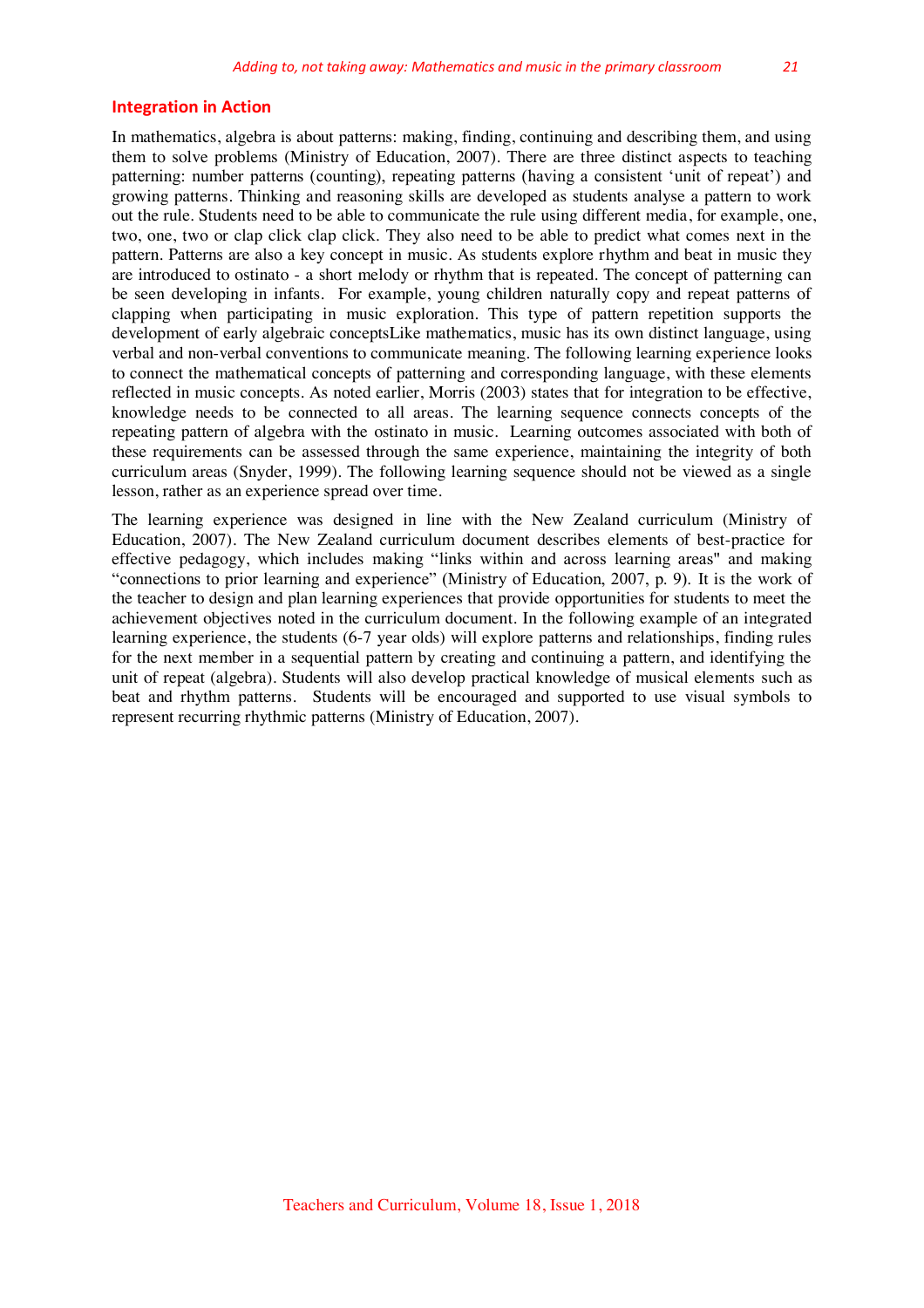| Table 1:<br><b>INTEGRATED LEARNING EXPERIENCE - "PATTERNS"</b>                                                              |                                                                                                                                                                                                                                                                                                                                                                                                                                                                                                                                             |                                                                                                                                                                              |  |
|-----------------------------------------------------------------------------------------------------------------------------|---------------------------------------------------------------------------------------------------------------------------------------------------------------------------------------------------------------------------------------------------------------------------------------------------------------------------------------------------------------------------------------------------------------------------------------------------------------------------------------------------------------------------------------------|------------------------------------------------------------------------------------------------------------------------------------------------------------------------------|--|
| <b>Mathematics</b>                                                                                                          | <b>Teaching / Learning Sequence</b>                                                                                                                                                                                                                                                                                                                                                                                                                                                                                                         | <b>Music</b>                                                                                                                                                                 |  |
|                                                                                                                             | <b>Setting the scene</b> - As children settle or enter the room have a popular song (with<br>a strong recurring beat) playing in the background.                                                                                                                                                                                                                                                                                                                                                                                            |                                                                                                                                                                              |  |
|                                                                                                                             | <b>Learning Sequence</b><br>Ask students to demonstrate a repeating pattern in maths / music / movement;                                                                                                                                                                                                                                                                                                                                                                                                                                    |                                                                                                                                                                              |  |
| Students may identify<br>repeating patterns that<br>involve number $-$ skip<br>counting e.g. $2, 4, 6, 8$ or                | Use text and/or symbols to represent the patterns children demonstrated<br>above,<br>Ask students to compare their patterns.<br>What is the same? Different? What is a pattern?                                                                                                                                                                                                                                                                                                                                                             | Students could use body<br>percussion to demonstrate<br>their patterns.                                                                                                      |  |
| other types of patterns e.g.<br>Students are identifying the                                                                | <b>Think Peer Share (TPS)</b><br>Play the music used in setting the scene.<br>Ask children to listen carefully for repeating patterns in the music.<br>In pairs, students share one pattern with their partners $-$ 'play' the pattern 4<br>times (and stop). Partner continues the pattern for one sequence (one bar/unit                                                                                                                                                                                                                  | Non-conventional<br>symbols (for example clap<br>clap click click could be<br>represented with<br>$**$ / / * * / /                                                           |  |
| unit of repeat.<br>Students are using symbols<br>to represent the sounds in<br>their patterns e.g.<br>$**$ / /<br>$* * / /$ | of repeat).<br>Repeat for other partner.<br>Each pair of students chooses one of the two patterns and represents the unit<br>of repeat using visual symbols – record four repeats of the identified pattern<br>Share with class – the visual representation of the one bar/unit of repeat.<br>$\equiv$<br>Demonstrate pattern using body percussion (demonstrators 'play' the pattern<br>twice, then classmates continue the pattern for two more units/bars).<br>Play the original piece of music with students 'playing' their identified | Visual symbols" should<br>not necessarily be<br>'conventional music<br>notation.' Encourage<br>students to invent their<br>own symbols to represent<br>their rhythmic ideas. |  |

#### Corresponding author Pamela Perger: [p.perger@auckland.ac.nz](mailto:p.perger@auckland.ac.nz) ISSN: 2382-0349 Pages 19-25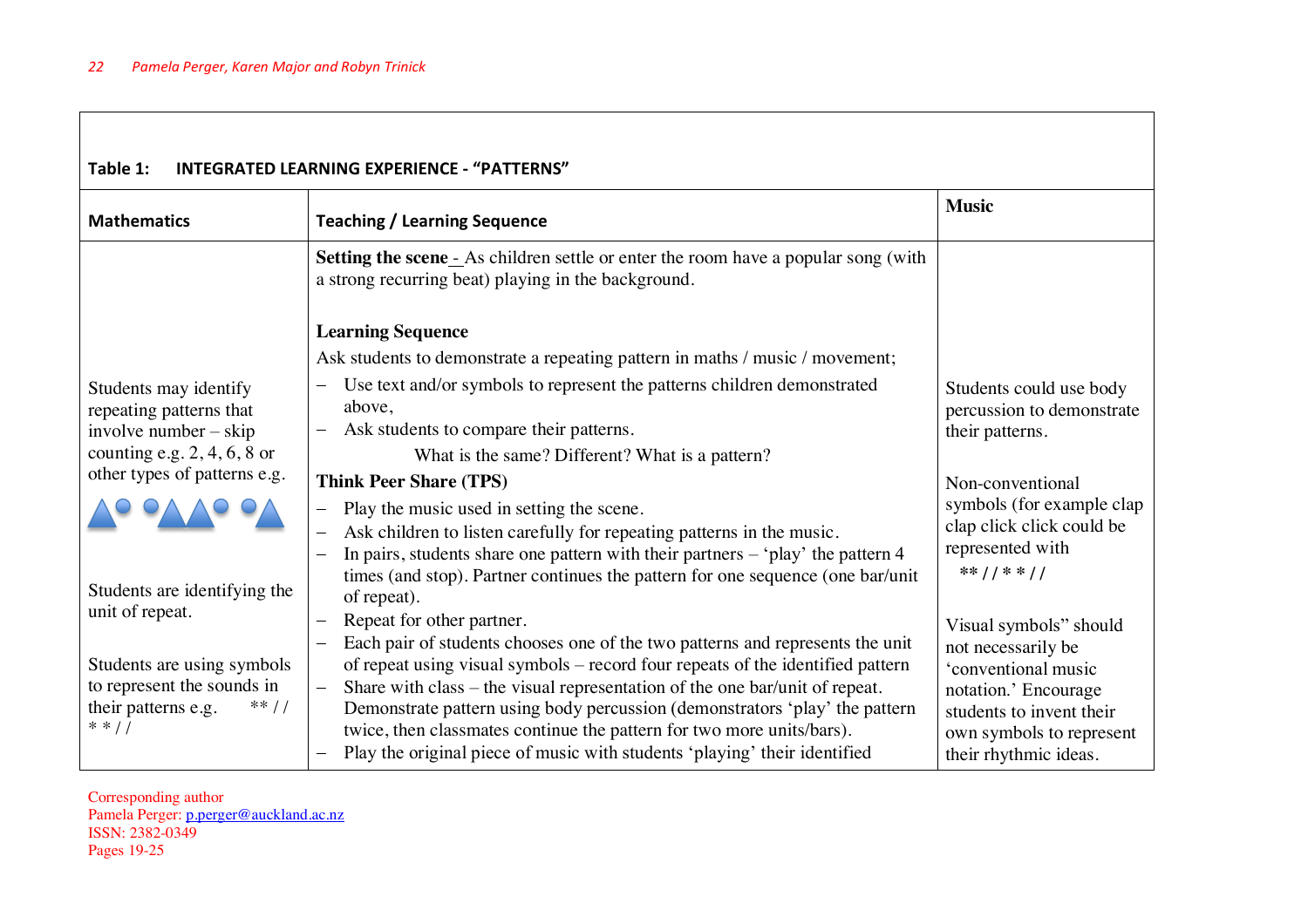| Students need to understand<br>that each repeat of the<br>pattern must be represented<br>with the same set of                                                                                                         | patterns as they listen.<br>Teacher facilitates a discussion about the importance of patterns in both                                                                                                                                                                                                                                                                                                                                                                                                                                                                                                                                                                                                                                                                                                                                                                                                                                                                                                                                                                         |                                                                                                                           |
|-----------------------------------------------------------------------------------------------------------------------------------------------------------------------------------------------------------------------|-------------------------------------------------------------------------------------------------------------------------------------------------------------------------------------------------------------------------------------------------------------------------------------------------------------------------------------------------------------------------------------------------------------------------------------------------------------------------------------------------------------------------------------------------------------------------------------------------------------------------------------------------------------------------------------------------------------------------------------------------------------------------------------------------------------------------------------------------------------------------------------------------------------------------------------------------------------------------------------------------------------------------------------------------------------------------------|---------------------------------------------------------------------------------------------------------------------------|
| symbols.                                                                                                                                                                                                              | mathematics and in music.<br><b>Extending Ideas</b>                                                                                                                                                                                                                                                                                                                                                                                                                                                                                                                                                                                                                                                                                                                                                                                                                                                                                                                                                                                                                           |                                                                                                                           |
| When looking at these<br>written patterns students<br>could be asked to identify<br>and justify the next member<br>of the pattern sequence.<br>Students are identifying the<br>next member in a repeating<br>pattern. | Teacher selects one pattern and repeats it four times using body percussion.<br>Teacher asks the students how what had just been 'played' could be<br>represented – together agree on symbols to record the pattern.<br>Teacher and students perform the pattern (four times).<br>$\overline{\phantom{0}}$<br>Teacher then claps it once, and adds two more beats of the four, so it is an<br>incomplete pattern – Together the students clap to 'finish off' the pattern.<br>Students sit in a circle. The teacher starts the pattern as above, the student to<br>his/her left then claps to complete that pattern, claps one more pattern before<br>adding 1,2, or 3 more beats. The student sitting on their left 'completes' that<br>pattern and adds one complete pattern before adding 1, 2, or 3 beats before<br>passing it on to the next student in the circle. Continue around the circle.<br>To conclude, use a code or signal to encourage children to 'break away' from the<br>repeated pattern and improvise rhythmically, then return to the repeated pattern. | This activity may need<br>several 'practice runs'.<br>This activity will<br>strengthen the notion of<br>pattern in music. |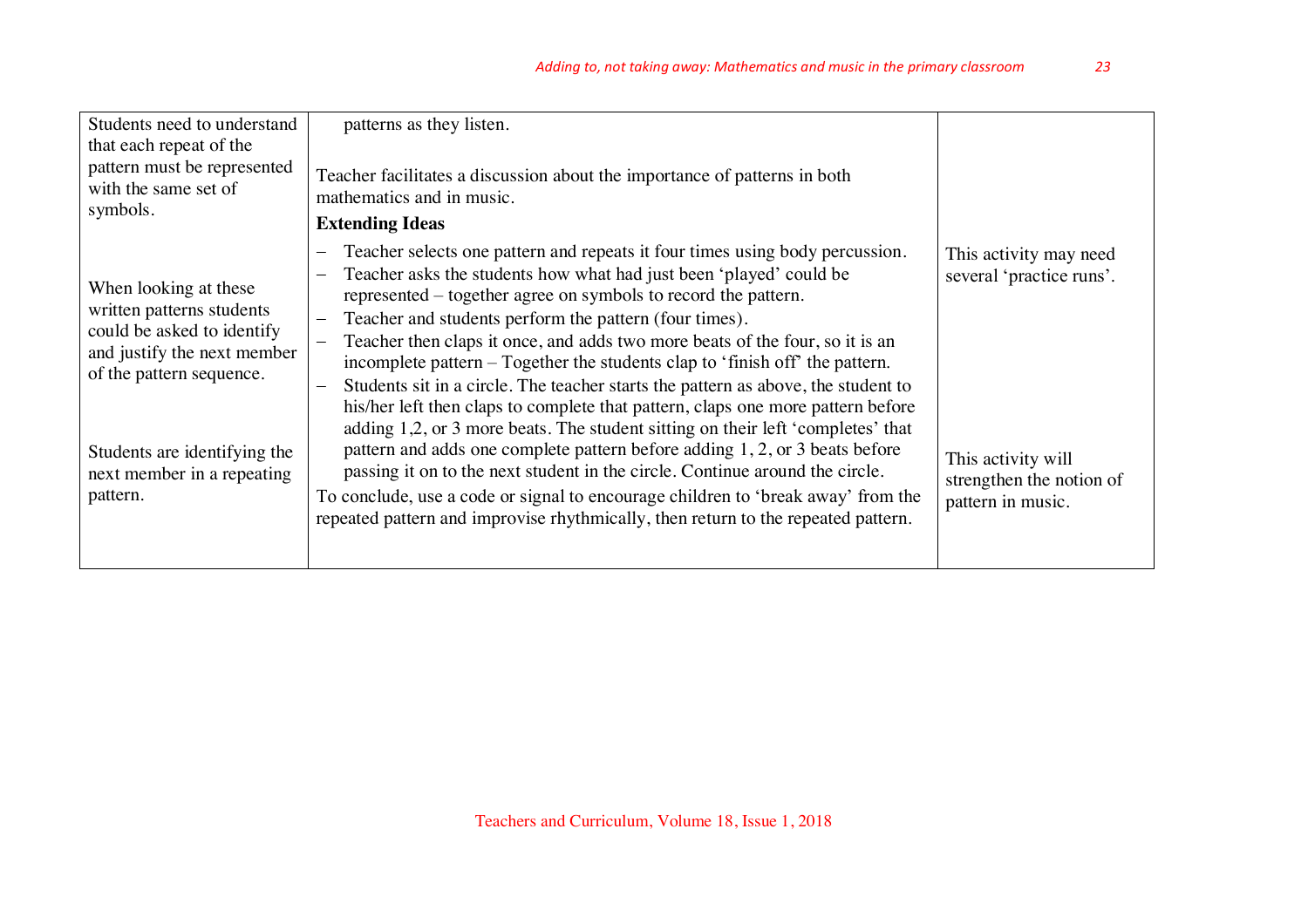In the learning experience described, students are exploring the idea of repeating patterns. Although music is providing a realistic context for the mathematical concepts to be developed, it is not the 'poor cousin' in the relationship. The musical understanding of patterns (ostinato) is central to the activity and learning, and both subject areas are benefiting equally. This multi-modal approach to learning allows opportunities for students to communicate meaning in different ways and enables teachers to make their own judgements about students understanding of concepts, across both curriculum areas. The challenge in taking this learning forward is in teachers supporting students to see the connections between the learning areas. It is the application of learning in one area to another that draws on understanding in multi-modal ways that challenge students' thinking (Song & Tillman, 2015).

Integrating with integrity requires students to be able to transfer knowledge learnt in one curriculum area into another (Snyder, 1999). The learning experience above could be the motivation for further exploration of patterns in music and mathematics, or in other learning areas such as dance or visual arts. The musical patterns developed in the learning sequence could be extended further into a musical performance. The understanding of pattern demonstrated in this learning experience could be the prior knowledge required for exploring number patterns in mathematics, leading students to make generalisations to identify the next member in a given sequence. In each of the suggested extensions, students would be recalling the knowledge learnt about repeating patterns in this learning experience and applying it to a new situation.

The integration, correlation and connections between mathematics and music have creative potential (Ings, 2017). Goulder and Lodge (2008) state that to make the most of these connections teachers should aim to "consciously draw out" the parallels between mathematics and music (p.1). Providing students with opportunities to learn and/or encounter key ideas in a variety of situations; in this case, mathematical repeating patterns alongside musical ostinato has the potential to support a deeper understanding of the concepts (Morris, 2003). For some teachers, the notion of integration is ''breaking norms'. Ings (2017) encourages teachers to grasp the possibilities of integration, persevere until they succeed so that they can think in a richer deeper way. The challenge for teachers is to find ways to enact these possibilities within a classroom situation, providing opportunities to 'add to' potential learning and not 'take away' from the integrity of either curriculum area.

### **References**

Barrett, J.R., & Veblen, K.K. (2012). Meaningful connections in a comprehensive approach to the music curriculum. In McPherson, G.E. & Welch, G.F. (Eds.), *Oxford Handbook of Music Education* (pp.361-380). Oxford: Oxford University Press.

Bobis, J., & Still, K. (2005). *The integration of mathematics and music in the primary school classroom*. Retrieved from [https://www.researchgate.net/profile/Janette\\_Bobis/publication/237832091\\_The\\_Integration\\_of](https://www.researchgate.net/profile/Janette_Bobis/publication/237832091_The_Integration_of_Mathematics_and_Music_in_the_Primary_School_Classroom/links/00b7d5282bd17d2560000000.pdf) Mathematics\_and\_Music\_in\_the\_Primary\_School\_Classroom/links/00b7d5282bd17d2560000 [000.pdf](https://www.researchgate.net/profile/Janette_Bobis/publication/237832091_The_Integration_of_Mathematics_and_Music_in_the_Primary_School_Classroom/links/00b7d5282bd17d2560000000.pdf)

- Bolstad, R. (2011). *The contributions of learning in the arts to educational, social and economic outcomes: Part 2: A literature synthesis*. (Report for the Ministry of Culture and Heritage). Wellington, New Zealand.
- Cranmore, J., & Tunks, J. (2015). High school students' perceptions of the relationship between music and math, *Mid-Western Educational Researcher (27)*1, 51-68.
- Dowden, T. (2014). Challenging, integrated, negotiated and exploratory curriculum in the middle years of schooling: Designing and implementing high quality curriculum integration. *Australian Journal of Middle Schooling, 14*(1), 16-27.